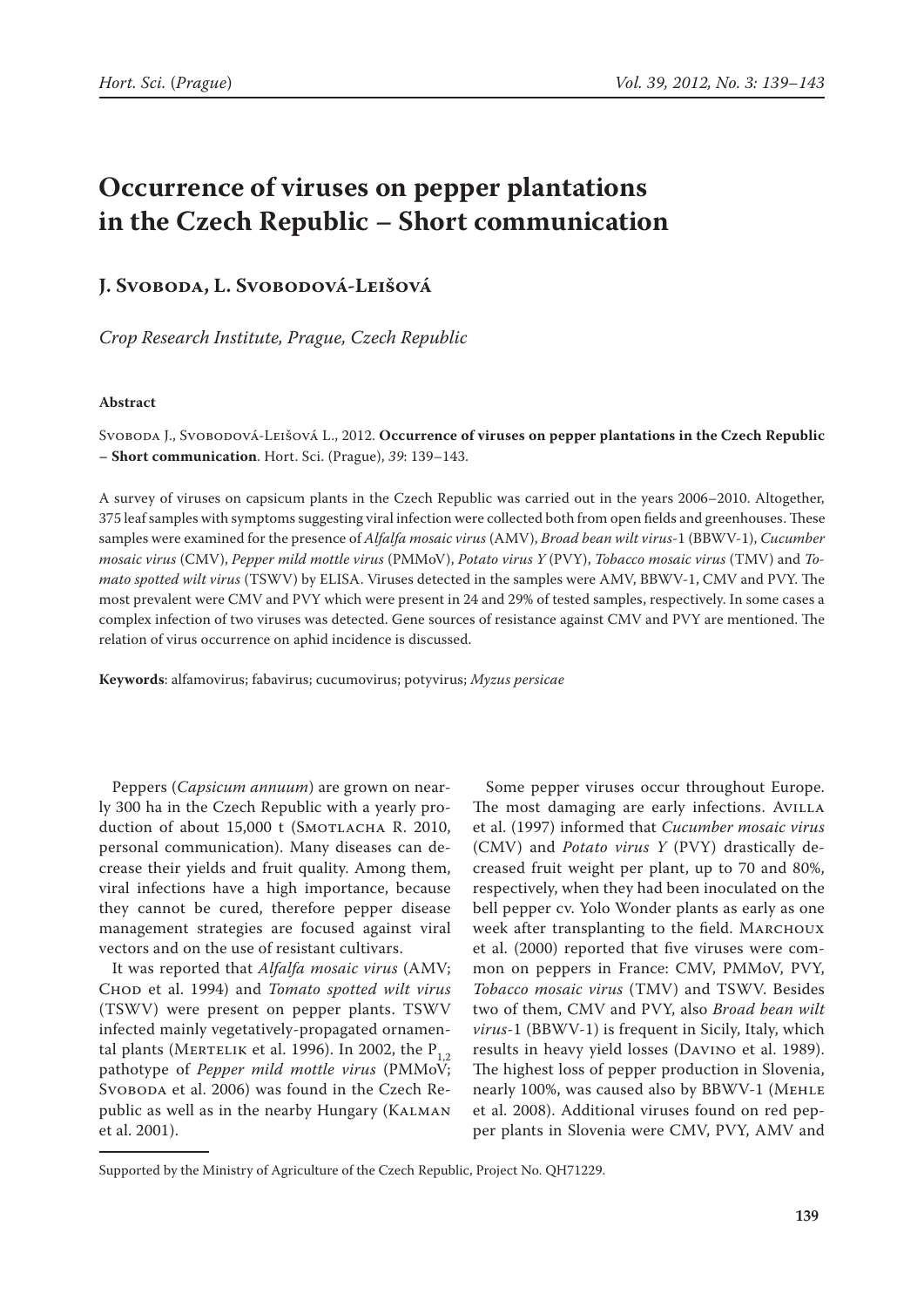TSWV (VOZELJ et al. 2003) like in Serbia (PETROvic et al. 2010). *Tomato mosaic virus* (ToMV), CMV and PMMoV (KOSTOVA et al. 2003) and TSWV (Neshev 2008) are the most widespread viruses on peppers in Bulgaria. Each year TMV, CMV, PVY and AMV infections had been reported in Hungary (Kiss et al. 2003), where TSWV also significantly reduced pepper yields (Jenser et al. 1996).

The goal of the presented work is to detect the most frequent viruses on capsicum plants in the Czech Republic, to which the resistant cultivars should be used.

### **MATERIAL AND METHODS**

**Plant material**. Pepper plants of various cultivars were inspected for the presence of symptoms suggesting virus infection both in fields and greenhouses. Samples were collected with a preference to symptomatic plants during the middle of the growing season, in July and August. Leaves showing yellow mosaic or pitting, discoloration, yellowing or stunting were collected from the pepper plants grown in the main production areas in Southern Moravia and marginal growing areas in Bohemia and Northern Moravia which were recommended for inspection by the State Phytosanitary Administration of the Czech Republic. Samples came from the districts of Benešov, Blansko, Břeclav, Česká Lípa, Hodonín, Jičín, Karviná, Litoměřice, Louny, Mělník, Olomouc, Praha-východ, Prostějov, Uherské Hradiště, Zlín and Znojmo.

**ELISA**. The double-antibody sandwich ELISA (DAS-ELISA), described by CLARK and ADAMS (1977), was used for the examination of leaf samples. Samples for ELISA were prepared by grinding 0.2 g of leaf tissue in phosphate buffered saline, pH 7.4 with 2% polyvinylpyrrolidone and 0.2% of bovine albumin, in the ratio 1:20. Commercial AMV, BBWV-1, CMV, PMMoV, PVY, TMV and TSWV specific polyclonal antibodies were used according to the manufacture's manual (Loewe Biochemica, Sauerlach, Germany). Positive control (Loewe) and negative control (healthy pepper leaves) were included on each ELISA microtiter plate for validation of the test results. Plates were incubated for one hour at 20°C after pipetting the substrate solution, and the absorbance value was read at 405 nm using the MR 5000 Dynatech reader (Dynex Technologies GmbH, Denkendorf, Germany). As a substrate solution, 1 mg/ml 4-nitrophenyl phosphate Na-salt dissolved in a diethanolamine buffer, pH 9.8 with 0.01% magnesium chloride was used. A reaction was considered positive when the absorbance value was at least five times higher than that for the health control; the absorbance value of the positive control was above 1.6 and the absorbance value of the negative control was at most 0.02.

**Electron microscope**. Leaf samples with symptoms of viral infection were ground in a mortar with a 0.01M HEPES (2-[4-(2-hydroxyethyl)piperazin-1-yl]ethanesulfonic acid) buffer, pH 8.2, in the ratio 1:2. The homogenate was filtered through a silon sieve and negatively stained by phosphotungstenic acid, pH 6.9, in the ratio 1:1. Then the mixture was used for the preparation of an electron microscope mount. Electron microscope grids were observed by means of the Philips 208S transmission microscope (Philips, Endhoven, The Netherland).

#### **RESULTS AND DISCUSSION**

A survey of pepper plants for the presence of selected viruses in the Czech Republic was carried out in the last five years. Altogether, 375 leaf samples were examined by ELISA. Positive findings were observed in electron microscopy to confirm the findings in ELISA. Particles corresponding in size and shape to the detected viruses (BRUNT et al. 2011) were observed. It was found that the most prevalent viruses were PVY and CMV followed by BBWV-1 and AMV with an average occurrence of 29, 24, 5 and 4%, respectively. Neither PMMoV, TMV nor TSWV were detected in the tested plants. Symptoms on samples which were negative in ELISA could have been caused by stress or by the presence of some other pathogen. In some samples a complex infection of CMV and PVY was detected. These two viruses were found both in Moravia and Bohemia whilst BBWV-1 and AMV were detected only in the main pepper growing area in Southern Moravia. CMV was the sole virus detected in the marginal growing districts of Blansko and Karviná (Table 1). The overall occurrence of viruses on capsicum plants during this survey is geographically demonstrated in Fig. 1.

The representative isolates of AMV, BBWV-1, CMV and PVY were deposited in the Virus Collection of the Crop Research Institute, Prague (Svoboda 2010).

All of the viruses detected are transmissible by aphids in a non-persistent manner (BRUNT et al.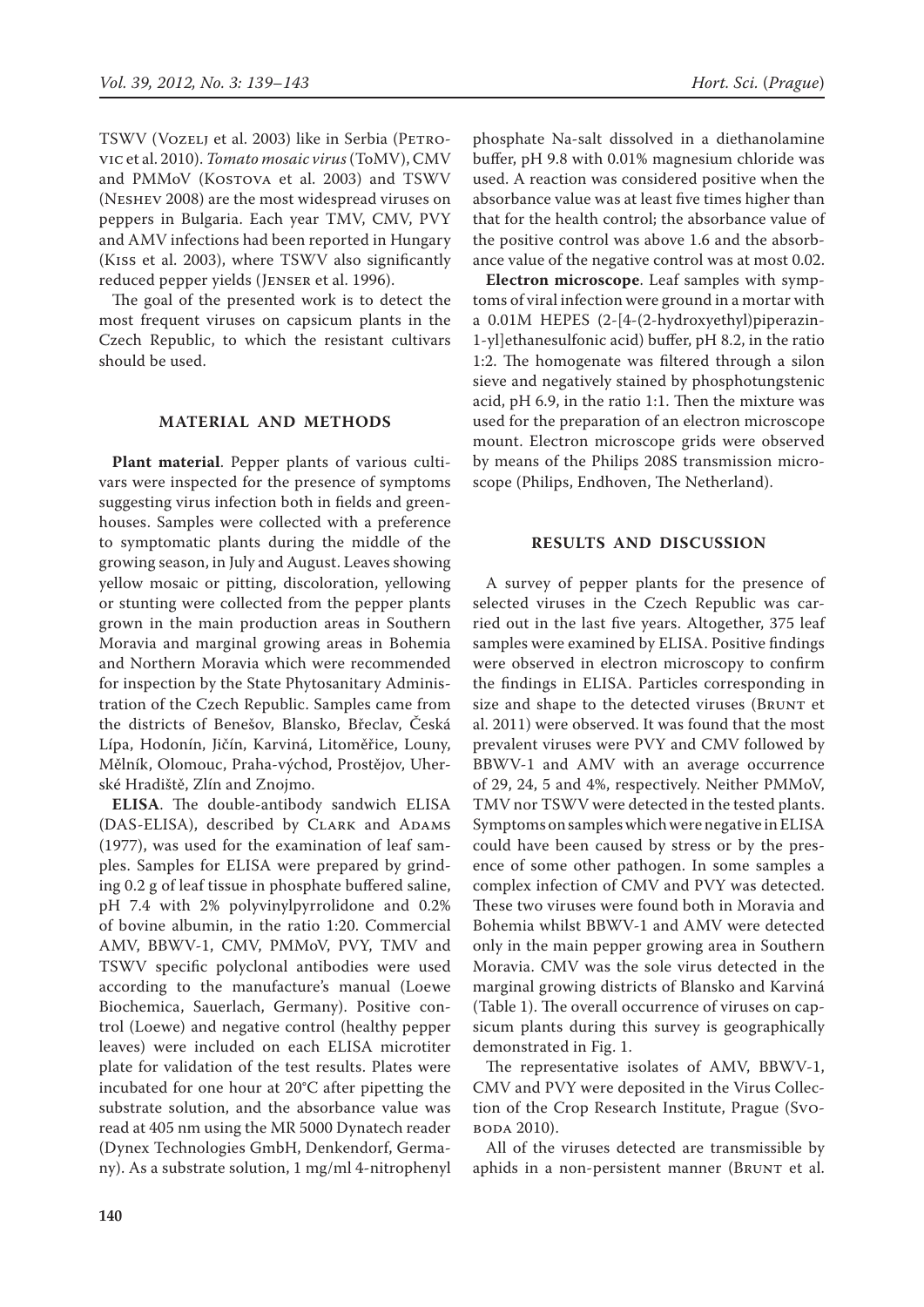

Fig. 1. Distribution of viruses on capsicum plants in the Czech Republic in 2006–2010 blue marks represent BBWV-1 findings; green marks represent AMV findings; red marks represent PVY findings; yellow marks represent CMV findings

2011). In practice it means that these viruses can be transmitted rapidly in several minutes without the need of any long-time acquisition and inoculation feeding. The highest incidence of viruses was observed in the year 2008 with the maximum for PVY and CMV at 70 and 38% in tested samples, respectively (Table 2). This seems to be closely related to the maximal presence of alate aphids caught by the State Phytosanitary Administration of the Czech Republic in 2008 (Kohler 2011), but it does not explain the observed high virus presence in the previous year 2007. Not every monitored aphid species feeds on the pepper plant or can transmit the found viruses. Among aphids, a very well known vector of all the found viruses is the green peach aphid, *Myzus persicae* (MATTHEWS 1991). Development of its alate population during a certain year (Fig. 2) can better explain the observed viral maxims in both years. The increased *M. persicae* population observed by the State Phytosanitary Administration in the  $21<sup>st</sup>$  week in both years represents the aphid migration from overwintering weed species to the grown pepper plants in the end of May, which poses potential for transmission of viruses from their reservoirs to cultivated plants. The second maximum amount of the *M. persicae* catches in about the  $40^{th}$  week (October) represents their migration back to weeds and does not influence the frequency of viruses on pepper plants. As *Myzus persicae* is the most efficient vector of the most frequently found PVY, other aphid species like *Acyrthosiphon pisum*, *Aphis fabae*, *Aphis nasturtii*, *Phorodon humuli* and *Rhopalosiphum padi* could also play an important role in the virus transmission (VERBEEK et al. 2010). The ease of aphid transmission underlines the importance of protecting pepper crops against aphids after transplanting to the field in time according to the aphid population prediction made by the State Phytosanitary Administration of the Czech Republic. In the case of a non-persistant transmission, especially a protecting spray with a repellent effect like synthetic pyrethroids, may help the growers protect their plants from the virus infection.

| Virus      | Quantity of positive samples* | Origin of infected samples (shire)<br>Infection rate (%) |                                                                                                                                      |  |
|------------|-------------------------------|----------------------------------------------------------|--------------------------------------------------------------------------------------------------------------------------------------|--|
| AMV        | 14                            | 3.7                                                      | Břeclav, Hodonín, Prostějov, Znojmo                                                                                                  |  |
| BBWV-1     | 20                            | 5.3                                                      | Břeclav, Uherské Hradiště, Zlín, Znojmo                                                                                              |  |
| <b>CMV</b> | 91                            | 24.3                                                     | Benešov, Blansko, Břeclav, Česká Lípa, Hodonín,<br>Karviná, Litoměřice, Mělník, Praha-východ,<br>Prostějov, Uherské Hradiště, Znojmo |  |
| <b>PVY</b> | 110                           | 29.3                                                     | Benešov, Břeclav, Česká Lípa, Praha-východ,<br>Prostějov, Znojmo                                                                     |  |
|            |                               |                                                          |                                                                                                                                      |  |

Table 1. Incidence of viruses on capsicum plants in the Czech Republic in 2006–2010

\*total number of tested samples was 375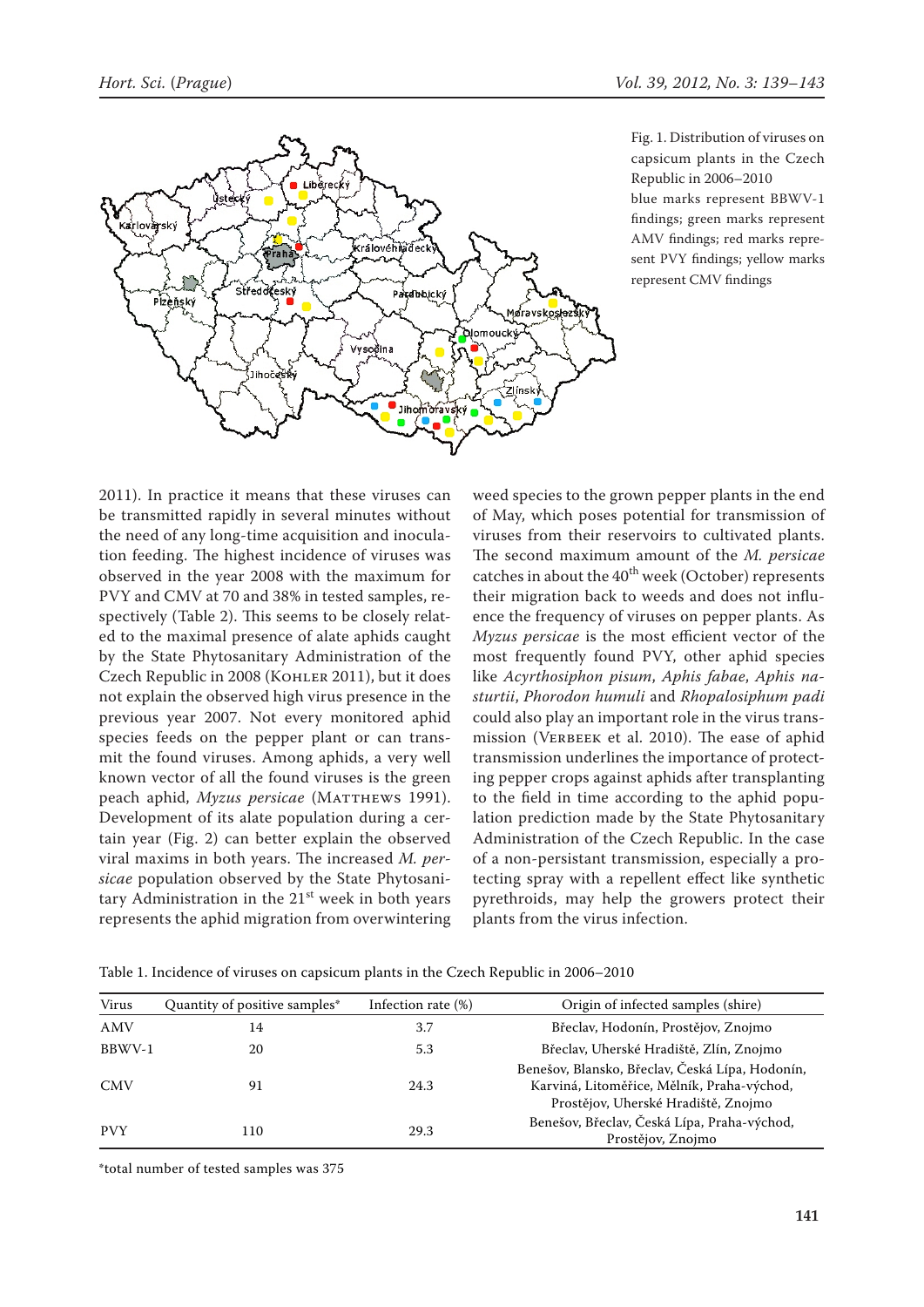| Year              | 2006         | 2007   | 2008    | 2009         | 2010    |
|-------------------|--------------|--------|---------|--------------|---------|
| No. tested plants | 55           | 62     | 77      | 79           | 102     |
| $AMV$ (%)         | 1.8          | 4.8    | 2.6     | 10.1         | 0.0     |
| $BBWV-1$ (%)      | 3.6          | 3.2    | 16.9    | 2.5          | $1.0\,$ |
| $CMV$ $%$         | 25.5         | 29.0   | 37.7    | 7.6          | 23.5    |
| PVT(%)            | 3.6          | 45.2   | 70.1    | 17.7         | 11.8    |
| Single infections | 19           | 47     | 77      | 28           | 29      |
| Mixed infections  | $\mathbf{0}$ | 2      | 21      | $\mathbf{1}$ | 4       |
| No. aphids*       | 128,271      | 95,513 | 142,821 | 104,792      | 89,854  |

Table 2. Comparison of the incidence of viruses on capsicum plants with the aphid presence in the Czech Republic in five subsequent years

\*total number of alate aphids caught by the State Phytosanitary Administration of the Czech Republic



Fig. 2. Time behaviour of *Myzus persicae* catches in the Czech Republic in 2006 to 2010 [data taken from KOHLER (2011)]

The most effective method of protection seems to be using resistant pepper cultivars. As CMV and PVY were the most frequently occurring viruses in our survey, cultivars with resistance genes to these viruses should be used. Mazourek et al. (2009) reported that they had developed a new tabasco pepper (*C. frutescens*) cv. Peacework with CMV resistance. Similarly Liang GengSheng et al. (2005) reported a new chilli pepper hybrid F1 cv. Tianjiao No. 4, highly resistant to CMV. Concerning PVY, efficient resistance to PVY (gene *Pvr4*) was identified in the wild hot pepper cv. Criollo de Morelos 334 (Janzac et al. 2009). Another new PVY resistant jalapeno pepper is cv. TAM Dulcito (Crosby et al. 2007). Pepper cultivars only rarely possess the complex resistance both to CMV and PVY, e.g. cv. Cecil F1 displays extreme resistance to both viruses (Horvath et al. 2000). The resistance genes are often connected with chilli peppers. Breeding sweet peppers with the combined resistance against CMV and PVY is the task for the future.

#### **References**

- Avilla C., Collar J.L., Duque M., Fereres A., 1997. Yield of bell pepper (*Capsicum annuum*) inoculated with CMV and/or PVY at different time intervals. Zeitschrift für Pflanzenkrankheiten und Pflanzenschutz, *104*: 1–8.
- Brunt A., Crabtree K., Dallwitz M., Gibbs A., Watson L., Zurcher E., 2011. Plant Viruses Online. Available at http://www.agls.uidaho.edu/ebi/vdie//sppindex.htm (accessed Januar 5, 2011).
- Chod J., Chodová D., Kočova M., Jokeš M., 1994. Occurrence of alfalfa mosaic virus on red pepper (*Capsicum annuum* L.) and investigation of susceptibility of some cultivars with respect to Hill's reaction activity and chlorophyll content. Zahradnictví, *21*: 27–36.
- CLARK M.F., ADAMS A.N., 1977. Characteristic of the microplate method of enzyme-linked immunosorbent assay for the detection of plant virus. Journal of General Virology, *34*: 475–483.
- Crosby K.M., Jifon J.L., Villalon B., Leskovar D.I., 2007. 'TAM Dulcito', a new, multiple virus-resistant sweet Jalapeño pepper. HortScience, *42*: 1488–1489.